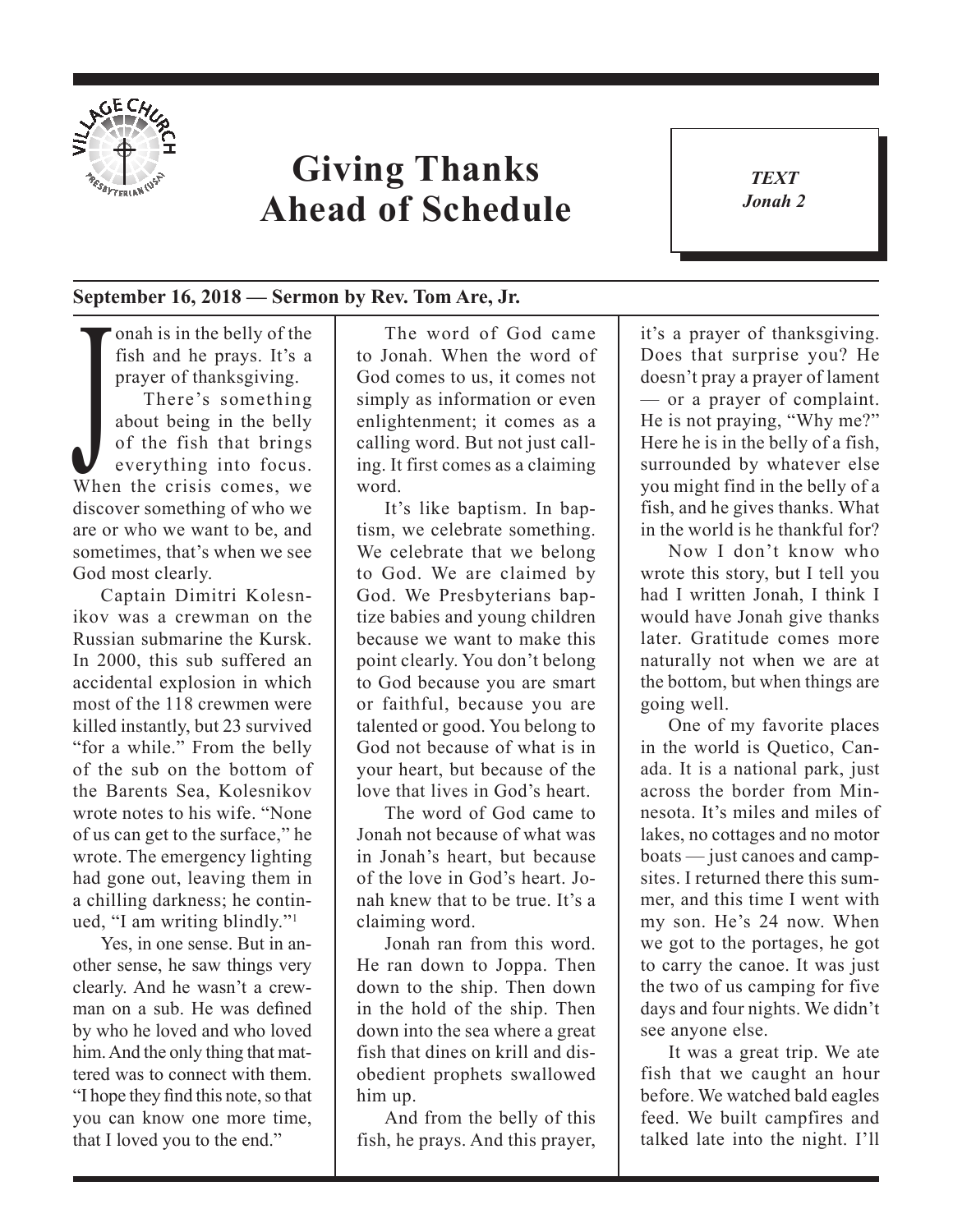2

never forget our last night there. We sat by the fire and could see Mars as close as it can be to us. But we could also see Saturn and Jupiter and Venus, all hanging low in the sky. As we talked, I realized, I will always be that man's father. But I'm not really his parent anymore. I don't know if that makes sense to you, but that's what it feels like. And it feels good, and the gratitude was overwhelming.

When life is good, gratitude is reasonable — sometimes inescapable.

But life is not good for Jonah. He prays, believing his life is over. He says he prays from the belly of Sheol. Sheol is the place of the dead. It's not hell, not punishment, just dead. And from the belly of Sheol he prays with a voice of thanksgiving. It seems like thanksgiving ahead of schedule. Nothing good has happened yet, except this. As strange as it is, I think he is grateful because the word of God came to him. I think this is the moment where Jonah understands God most clearly. Because Jonah knows even in the belly of Sheol, he is loved by God. He has been claimed by God.

This is the point: We are all Jonah. You are going to find yourself in the belly of the fish sometime. You will. When the crisis comes, you don't want to waste a crisis — because there's something about crisis that can bring everything into focus. Oh, I know it's not automatic, but it can happen. And when it does, we discover

something of who we are, of who we want to be. And sometimes, that is when we see God most clearly.

If I understand the text, Jonah is thankful, for this unfaithful prophet who has rejected God's calling still belongs to God. There is nothing Jonah can do to change that. "I with a voice of thanksgiving will sacrifice to you," he says.

I read Old Testament scholar Phyllis Trible. Dr. Trible is a wonderful reader of texts, and she's not buying this grateful Jonah. She rightly points out that in Chapter 1, he wants nothing to do with God. And as soon as he is spewed from the fish, he goes to Nineveh. But you will not find a more passionless prophet, and he continues to complain to the very end. She says he's not really grateful; this prayer is what she calls "counterfeit piety."2

Maybe. But I think Dr. Trible may be a bit too harsh on Jonah. I think this little short story teaches us something about gratitude. Gratitude can be something we embrace because the circumstances of our lives are all good. But there is a deeper gratitude.

Listen to this. There is a deeper gratitude that comes not because the circumstances of our lives are all positive. There is a gratitude that is a spiritual practice; a choice of gratitude because no matter the circumstances, I am not alone.

Martin Toler, Jr., was a miner in West Virginia. He was in the Sago mine when there was an explosion, trapping him and many others in the belly of the mine. He did what we do. He wrote to his wife. "Tell all I will see them on the other side. It wasn't bad. I just went to sleep. I love you."3

What am I saying? I think in crisis we remember not only who we are and who we want to be, but to whom we belong.

And what Jonah knows in his marrow is that he belongs to a God who is surprisingly gracious. And even as he has spent his life running from this God, refusing to be obedient to this God, he is grateful that God remains gracious.

## *For with a voice of thanksgiving, I will sacrifice for you*.

Years ago, I traveled with folks from the church in Jacksonville that I served. We took a trip to Louisville, Kentucky. A year before, flood waters had rushed through various communities as a storm, much like folks in the Carolinas are discovering this weekend. Flood waters had rushed through and damaged or destroyed property.

Carol and I and a couple vanloads of youth and other adults went to help. I spent the week working on Sophie's house. We were ten months after the flood, but when we walked into her modest home, if you leaned down you could see from one end to the other. Another group had come through and torn out all the wet sheetrock, but none of it had been replaced. So, all week we put up sheetrock in Sophie's house.

We didn't finish. When it came time to leave, most of her